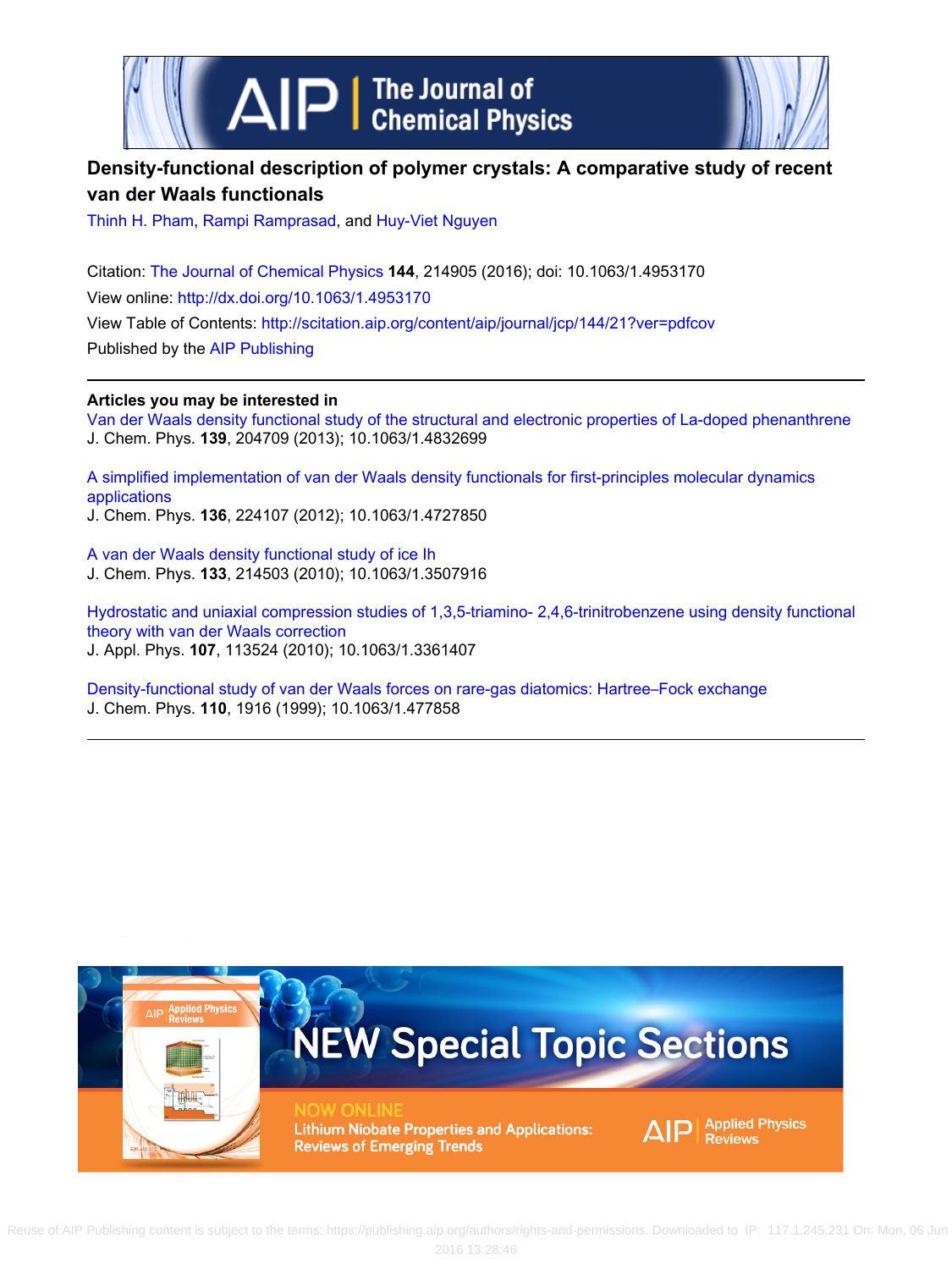

# **[Density-functional description of polymer crystals: A comparative](http://dx.doi.org/10.1063/1.4953170) [study of recent van der Waals functionals](http://dx.doi.org/10.1063/1.4953170)**

Thinh H. Pham,<sup>1</sup> Rampi Ramprasad,<sup>2</sup> and Huy-Viet Nguyen<sup>3,4[,a\)](#page-1-0)</sup> <sup>1</sup>*School of Electrical Engineering, Hanoi University of Science and Technology, 1 Dai Co Viet, Hai Ba Trung, Hanoi, Vietnam* <sup>2</sup>*Department of Chemical, Materials and Biomolecular Engineering, Institute of Materials Science, University of Connecticut, 97 North Eagleville Road, Storrs, Connecticut 06269, USA* 3 *Institute of Research and Development, Duy Tan University, K7*/*25 Quang Trung, Danang, Vietnam* 4 *Institute of Physics, Vietnam Academy of Science and Technology, 18 Hoang Quoc Viet, Cau Giay, Hanoi, Vietnam*

(Received 6 April 2016; accepted 18 May 2016; published online 6 June 2016)

Due to the lack of treatment of long-range dispersion energies, density functional theory with local and semilocal approximations of exchange-correlation energy is known to fail in describing van der Waals complexes, including polymer crystals. This limitation can be overcome by using a different class of functionals, called van der Waals density functional (vdW-DF), originally developed by Dion *et al.* [Phys. Rev. Lett. 92, 246401 (2004)]. In this work, we performed a systematic study of structural properties of polymeric crystals using the original vdW-DF functional by Dion *et al.* and its variants and refinements. Our study shows that this class of functional outperforms the conventional LDA or PBE functionals and gives results with similar accuracy to that of empirical dispersion-corrected schemes such as DFT-D. This study suggests the use of vdW-DF2 functional — a revised version of vdW-DF functional — to obtain a high-fidelity prediction of structural and other properties of polymeric materials. *Published by AIP Publishing.* [\[http:](http://dx.doi.org/10.1063/1.4953170)//[dx.doi.org](http://dx.doi.org/10.1063/1.4953170)/[10.1063](http://dx.doi.org/10.1063/1.4953170)/[1.4953170\]](http://dx.doi.org/10.1063/1.4953170)

# **I. INTRODUCTION**

In recent years, density functional theory (DFT) has become the standard workhorse for simulations of materials at the atomic level. The theory is formally exact for ground-state properties, but approximations must be employed in practical calculations.[1,](#page-6-0)[2](#page-6-1) Although local and semilocal approximations of the exchange-correlation (xc) functionals provide many spectacular successes for a variety of materials, they have been known to be deficient in describing certain classes of materials, including van der Waals bonded systems. Over the last ten years, many attempts have been made to overcome this shortcoming of DFT. These attempts mainly belong to two approaches. The first one is the so-called DFT-D approach where the interatomic dispersion-energy contributions to the DFT total energies are included as simple parametrized pairwise additive terms. This makes the method computationally as favorable as that of standard DFT with local/semilocal functionals, but at the price of being empirical as fitting parameters are employed in the construction of pairwise dispersion energies. Actually, the idea of the DFT-D approach was first used in quantum chemistry almost 40 years ago in the context of Hartree-Fock theory. $3,4$  $3,4$  A decade ago, the scheme has been adapted to DFT framework by Grimme,<sup>[5](#page-6-4)</sup> and later on the accuracy of DFT-D calculations has been much improved by including the environment-dependence of dispersion coefficients that are needed for the evaluation of dispersion energies.<sup>[6](#page-6-5)[,7](#page-6-6)</sup> In

the second approach, a different class of exchange-correlation functionals where long-range dispersion energies are taken into account in the functional itself has been developed. The theoretical basis for the development is the adiabaticconnection fluctuation dissipation formalism in which an exact xc-energy expression is written in terms of interacting linear response functions at different coupling strengths of Coulomb interaction. Direct evaluation of exact-exchange and correlation energies within the random phase approximation (RPA), the so-called EXX/RPA scheme, has been used to successfully describe a wide range of molecular and crystalline van der Waals systems. $8-10$  $8-10$  However, application of the EXX/RPA method is still limited to relatively small systems due to its high computational demand. An approach that requires less computational expense was first developed by Dion *et al.* in Ref. [11](#page-6-9) and was termed van der Waals density functional (vdW-DF). In this approach, an approximation of interacting response functions in terms of electronic density was developed to evaluate nonlocal correlation energy the component of total energy responsible for long-range dispersion forces. Thus, similar to standard local or semilocal functionals, this nonlocal correlation energy can be expressed as a functional of charge density via a double integral where the charge density at two spatial points is correlated by a nonlocal kernel depending on the density and density gradient at those two points. In fact, vdW-DF by Dion *et al.* was constructed by combining the nonlocal correlation energy with the exchange and local-correlation energies treated in usual local-density and generalized-gradient approximations (GGAs). As a result, vdW-DF can be used just as other standard functionals in DFT electronic structure codes.

0021-9606/2016/144(21)/214905/7/\$30.00 **144**, 214905-1 Published by AIP Publishing.

<span id="page-1-0"></span>a)Electronic mail: [nhviet@iop.vast.vn](mailto:nhviet@iop.vast.vn)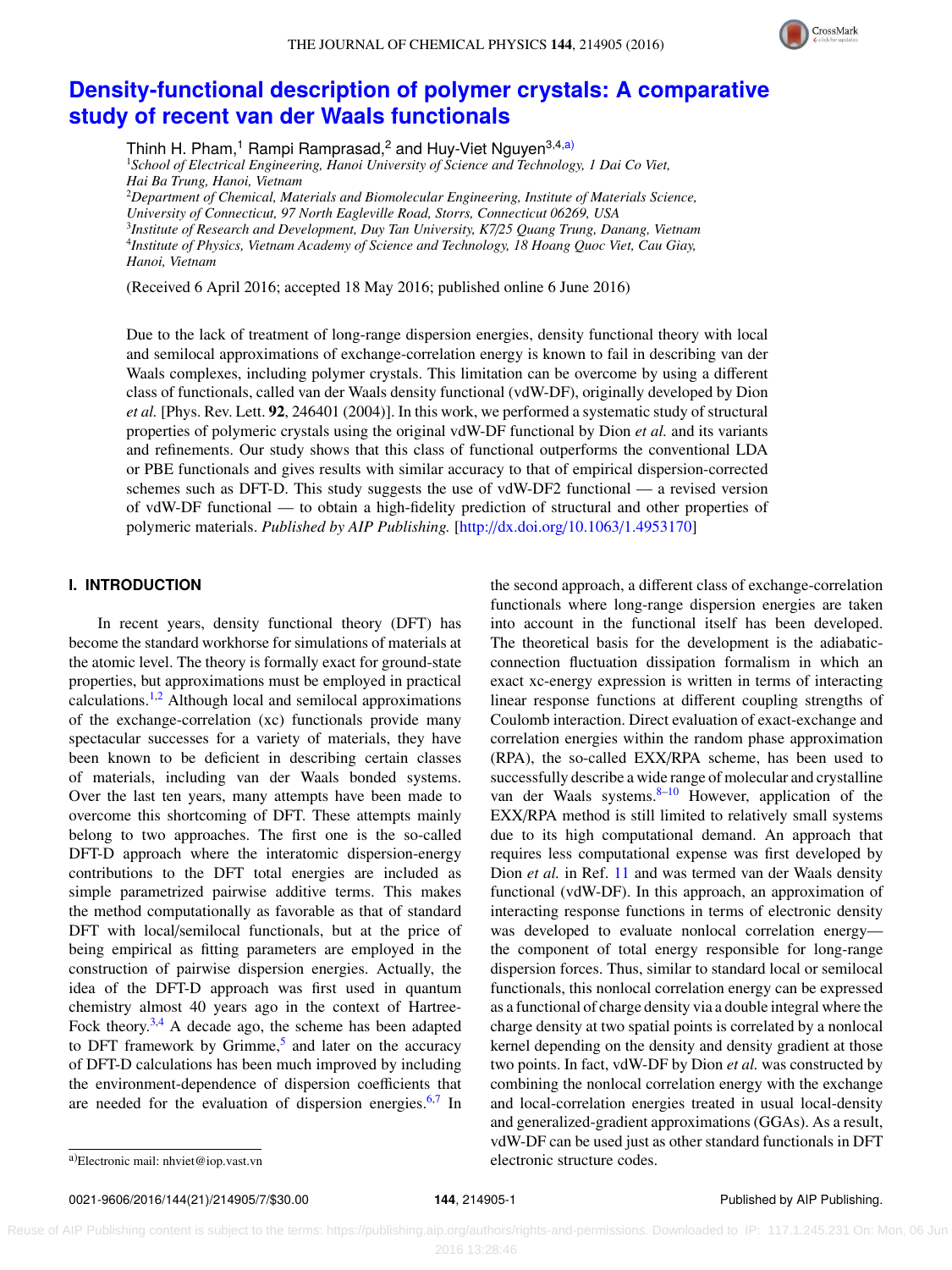Although vdW-DF has been proved to describe structural and energetic properties of various van der Waals complexes rather accurately, see, e.g., the review in Ref. [12,](#page-6-10) there remain two unsatisfactory issues, namely, the consistent overestimation of intermolecular distances, and the error in the binding energy (BE) which in many important circumstances is still outside the so-called "chemical accuracy" of 1 kcal/mol (∼43 meV). The origin of these shortcomings was attributed to the inaccurate revised Perdew-Burke-Ernzerhofz exchange functional<sup>[13](#page-6-11)</sup> (revPBE) incorporated within the vdW-DF. To improve the performance of vdW-DF, Cooper $^{14}$  $^{14}$  $^{14}$  has developed a new enhancement factor for the generalized gradient approximation (GGA) of the exchange functional that reduces the short-range exchange repulsion in the limit of low reduced density gradient — defined as  $s = |\nabla n|/(2k_F n)$ , with  $k_F = (3\pi^2 n)^{1/3}$  and *n* is the electronic density — and<br>is an asymptote to that of the revPBE upper bound in is an asymptote to that of the revPBE upper bound in the large *s* limit. The test on S22 dataset — the set of 22 weakly interacting dimers — showed that, when the revPBE exchange functional in vdW-DF was replaced by the one developed by Cooper, the binding energy (BE) was in better agreement with the CCSD(T) benchmark results and intermolecular distances were improved as well. Klimeš *et al.* took a somehow more empirical approach by tuning parameters of several GGA exchange functionals so as to make the calculated binding energies fit best with the  $CCSD(T)$  benchmarks.<sup>[15,](#page-6-13)[16](#page-6-14)</sup> As a result, optimizing B88<sup>[17](#page-6-15)</sup> and  $B86b<sup>18</sup>$  $B86b<sup>18</sup>$  $B86b<sup>18</sup>$  GGA exchange functionals originally developed by Becke leads to significantly reduced mean absolute deviations (MADs) of binding energies of S22 dataset (to about ∼10 meV). These functionals are termed DF-optB88 and DF-optB86b in this work.

Recently two considerable elaborations of vdW-DF have been introduced. The first one was the second version of vdW-DF, named vdW-DF2, and was proposed by the main developers of the first vdW-DF.<sup>[19](#page-6-17)</sup> In this improved functional, a refitted version<sup>[20](#page-6-18)</sup> of PW86 exchange functional<sup>[21](#page-6-19)</sup> was used instead of the revPBE exchange and the nonlocal kernel was also modified by using the large-*N* asymptote gradient correction. For the S22 dataset, the vdW-DF2 functional showed a considerable improvement over its precursor with a MAD of binding energies less than 50 meV and the MAD of equilibrium distances reduced from 0.23 to 0.13 Å. Hamada has showed that B86b GGA exchange functionals can also be revised and replaced PW86 in vdW-DF2 (termed revDF2 in this work) to make the functional more accurate. $22$  The second development was the VV10 functional<sup>[23](#page-6-21)</sup> introduced by Vydrov and van Voorhis. Unlike vdW-DF and vdW-DF2 functionals, the nonlocal kernel in VV10 is approximated by a simple model. Consequently, there remains an arbitrary parameter for controlling the short range damping in the kernel. This parameter was fixed by fitting on binding energies of S22 dataset. Applications of the VV10 functional have shown remarkable improvements of binding energies and equilibrium intermolecular separations. We note that very recently the VV10 functional has been revised $^{24}$  $^{24}$  $^{24}$  to utilize a very efficient integration scheme of Román-Pérez and Soler<sup>[25](#page-7-1)</sup> in a planewave implementation.

Polymeric crystals are an important class of materials with many applications not only in daily life products but also in low-cost electronic devices and in capacitors for electrostatic energy storage. Having both strong covalent interactions along the intrachain direction and weak van der Waals interactions between polymer chains, polymer crystals also form a stringent test case for any theoretical schemes dealing with van der Waals interactions. In a recent publication, Liu *et al.* have studied structural properties of 10 polymeric crystals with reliable crystallographic data using several DFT-D schemes.<sup>[26](#page-7-2)</sup> The obtained results showed that overall the performance of these dispersion-corrected functionals is considerably improved when compared with that of (semi)local functionals and better accuracy is obtained for corrected schemes that take into account the environment-dependence of dispersion coefficients, i.e., DFT-D3 by Grimme *et al.*[6](#page-6-5) and DFT-TS by Tkatchenko and Scheffler.<sup>[7](#page-6-6)</sup> While van der Waals density functionals have been extensively applied to study vdW complexes such as molecular and layer systems, molecular crystals, and absorption of molecules on surfaces [see, e.g., the recent review by Berland *et al.* in Ref. [27\]](#page-7-3), application to polymer crystals is still rather limited. Indeed, we are aware of only a few studies, namely, the polyethylene (PE) crystal structure by the original vdW-DF $^{28}$  $^{28}$  $^{28}$  and the recent applications of vdW density functionals in developing a dataset of polymers and related materials $29,30$  $29,30$  for designing, in particular but not limited to, high dielectric constant polymers, based on computation- and data-driven approaches. Thus, a thorough investigation of the performance of different vdW density functionals for polymer crystals is needed. In this paper, we systematically investigate the performance of the aforementioned state-of-the-art *ab initio* van der Waals density functionals for 10 polymeric crystals studied in Ref. [26,](#page-7-2) namely, polyethylene (PE), polyacetylene (PA), poly(glycolic acid) (PGA), poly(phenylene oxide) (PPO), poly(oxymethylene) (POM), poly(p-phenylene sulfide) (PPS), two forms of poly(vinyldene fluoride) (β-PVDF and α-PVDF), poly(tetrafluoroethylene) (PTFE), and poly(vinyl chloride) (PVC). The functionals employed in this study include vdW-DF by Dion *et al.*, DF-C09 by Cooper, DF-optB88 and DF-optB86b by Klimeš *et al.*, vdW-DF2 by Lee *et al.*, revDF2 by Hamada, and rVV10—a revised version of VV10 functional by Vydrov and van Voorhis.

## **II. COMPUTATIONAL DETAILS**

All calculations in our study were performed using the PWSCF code of the QUANTUM ESPRESSO distribution<sup>[31](#page-7-7)</sup> in which several flavors of van der Waals density functionals are implemented in a plane-wave pseudopotential (PP) approach, including the self-consistent evaluation of the nonlocal potential. $32$  The calculation of forces and stress tensor  $33$ corresponding to the nonlocal correlation part was also made possible recently and this feature allows one to perform automated geometry optimizations. Since no pseudopotential generated with nonlocal correlation functionals is available to date, we employ pseudopotentials generated using the PBE xcfunctional in the Vanderbilt's ultrasoft framework as published in the GRBV pseudopotential library. $34$  Although these PPs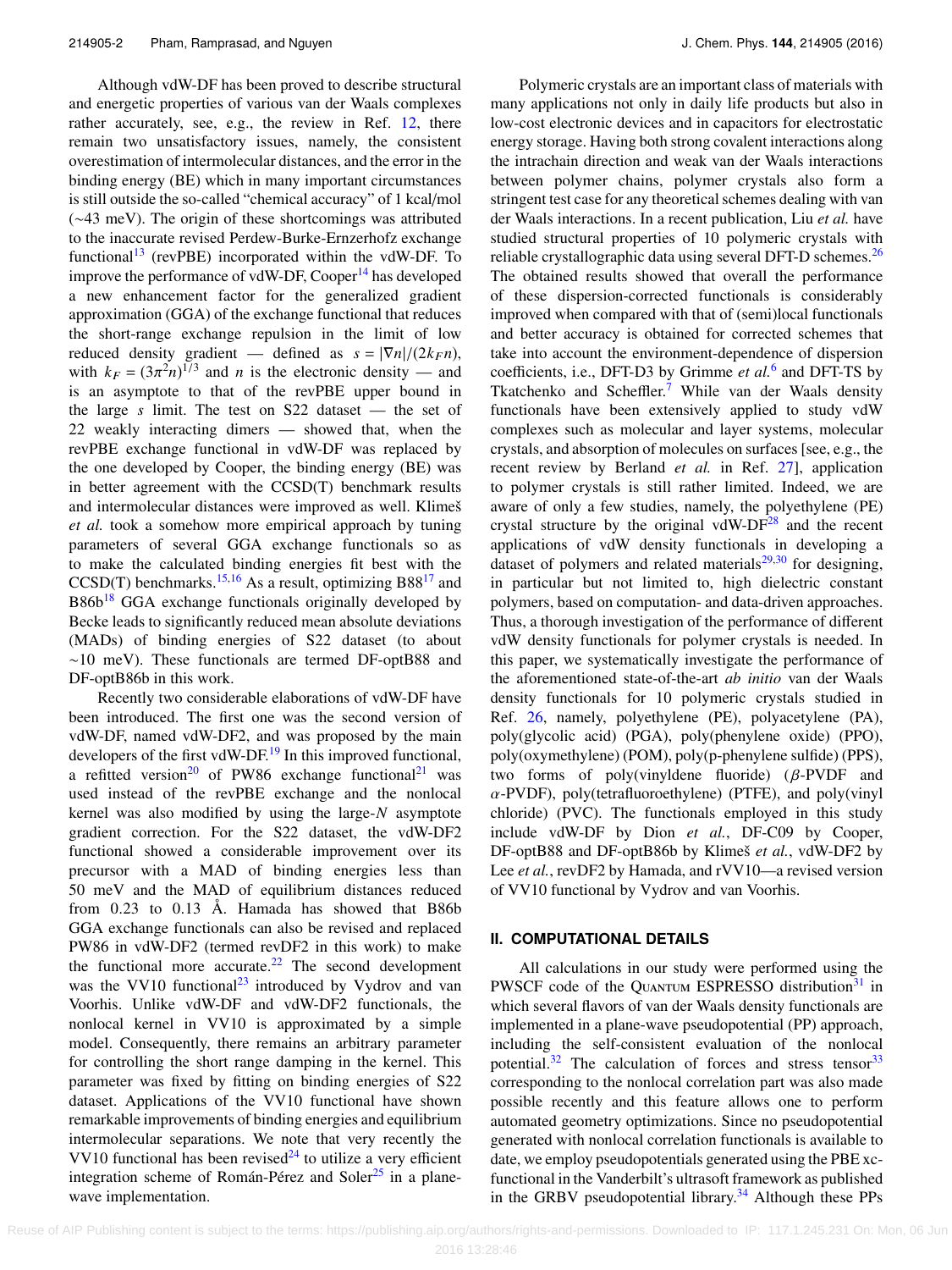<span id="page-3-0"></span>

FIG. 1. Cohesive energy of PE crystal as a function of distance  $d$  between two polymer chains computed using PBE and several van der Waals density functionals. The black solid square indicates the experimental result.

were designed to be used with a relatively low plane-wave cutoff—40 Ry for the wave functions and a charge-density cutoff of 200 Ry, we used rather high cutoffs—70 Ry for the former and 700 Ry for the latter—to achieve good energy and stress<sup>[35](#page-7-11)</sup> convergences. For each system, Brillouin zone sampling was carried out on a Monkhorst–Pack k-point grid generated with the same set of parameters reported in Ref. [26.](#page-7-2)

To determine the equilibrium structures of polymer crystals, we employed the standard procedure for geometry optimization where atomic and unit cell shape/size are relaxed so as to successively minimize forces and stresses. As pointed out by Liu *et al.*, [26](#page-7-2) care must be taken when applying this approach to weakly bound systems such as polymer crystals. This is because potential energy surfaces (PESs) computed using certain functionals, notoriously with PBE and the like, can be very shallow. As a result, predefined convergence criteria for terminating geometry optimization procedures may be met for geometries far from the equilibrium configuration. However, these artifacts are less likely to happen when nonlocal correlations are treated correctly,

though approximately, in van der Waals density functionals. It is clearly seen in Fig. [1](#page-3-0) that for PE crystal the PES computed from several arbitrarily selected vdW density functionals is much deeper than that of PBE functional. In our study, we used very tight convergence thresholds of  $10^{-4}$  Ry/bohr for forces and  $10^{-7}$  Ry for energies to ensure good convergence of structural optimizations. We explicitly verified for the case of PE that when vdW density functionals are used, lattice parameters obtained using a automated geometry optimization procedure are identical to those calculated in a more reliable but very time-intensive strategy adopted in Ref. [26](#page-7-2) (where the complete PES is scanned by varying *a* and *b* while *c* is fixed at a value obtained from a calculation for a single polymer chain).

The fact that the internal structure of PE chain is relatively simple compared to other crystals studied in this work might question the reliability of the automated geometry optimization procedure when applied to study other complex systems. To reduce the uncertainty in the obtained results, we performed a further verification procedure namely that for each system, 5 different starting atomic configurations were constructed by randomly varying the lattice parameters within 10% of experimental values and automated geometry optimization was then performed using those configurations. We observed that the final results are in good agreement with each other for most of the cases. There are, however, a few cases with odd results indicating that the optimization procedure is trapped on a local minimum. We ensured that these cases can be adequately handled by using slightly tighter thresholds.

#### **III. RESULTS AND DISCUSSION**

#### **A. Single polymer chain**

Nonlocal vdW density functionals were developed specifically for describing weakly bonded systems. A successful vdW functional should, besides its ability to capture the essence of dispersion interactions, at least not degrade the

<span id="page-3-1"></span>TABLE I.  $c$ -lattice constants (in  $\AA$ ) of 10 polymers obtained from calculations for a single isolated chain with different vdW density functionals. The results from PBE functionals and experimental values are also included for comparison. Mean deviations (MD), mean absolute deviations (MAD), and mean absolute relative deviations (MARD) are indicated in the last three lines.

| Polymer        | Expt. | PBE      | vdW-DF   | $DF-C09$ | $DF-optB88$ | $DF-optB86b$ | vdW-DF2  | revDF2   | rVV10    |
|----------------|-------|----------|----------|----------|-------------|--------------|----------|----------|----------|
| PE             | 2.55  | 2.563    | 2.575    | 2.552    | 2.562       | 2.557        | 2.580    | 2.559    | 2.566    |
| PA             | 2.46  | 2.477    | 2.481    | 2.473    | 2.474       | 2.474        | 2.484    | 2.475    | 2.479    |
| <b>PPO</b>     | 9.72  | 9.833    | 9.819    | 9.709    | 9.730       | 9.730        | 9.849    | 9.752    | 9.805    |
| <b>POM</b>     | 3.56  | 3.645    | 3.670    | 3.570    | 3.593       | 3.591        | 3.677    | 3.601    | 3.625    |
| <b>PPS</b>     | 10.26 | 10.325   | 10.250   | 10.123   | 10.167      | 10.151       | 10.282   | 10.184   | 10.237   |
| <b>PGA</b>     | 7.02  | 7.058    | 7.106    | 7.034    | 7.063       | 7.049        | 7.134    | 7.054    | 7.080    |
| $\alpha$ -PVDF | 4.62  | 4.665    | 4.685    | 4.620    | 4.635       | 4.630        | 4.680    | 4.640    | 4.645    |
| $\beta$ -PVDF  | 2.56  | 2.596    | 2.609    | 2.580    | 2.588       | 2.586        | 2.610    | 2.588    | 2.594    |
| <b>PTFE</b>    | 2.62  | 2.663    | 2.674    | 2.637    | 2.647       | 2.645        | 2.672    | 2.647    | 2.654    |
| <b>PVC</b>     | 5.08  | 5.112    | 5.138    | 5.087    | 5.105       | 5.098        | 5.147    | 5.101    | 5.116    |
| MD(A)          |       | $-0.049$ | $-0.056$ | 0.007    | $-0.011$    | $-0.006$     | $-0.067$ | $-0.015$ | $-0.035$ |
| MAD(A)         |       | 0.049    | 0.058    | 0.023    | 0.030       | 0.028        | 0.067    | 0.030    | 0.040    |
| $MARD(\%)$     |       | 1.06     | 1.38     | 0.41     | 0.65        | 0.58         | 1.52     | 0.66     | 0.91     |

Reuse of AIP Publishing content is subject to the terms: https://publishing.aip.org/authors/rights-and-permissions. Downloaded to IP: 117.1.245.231 On: Mon, 06 Jun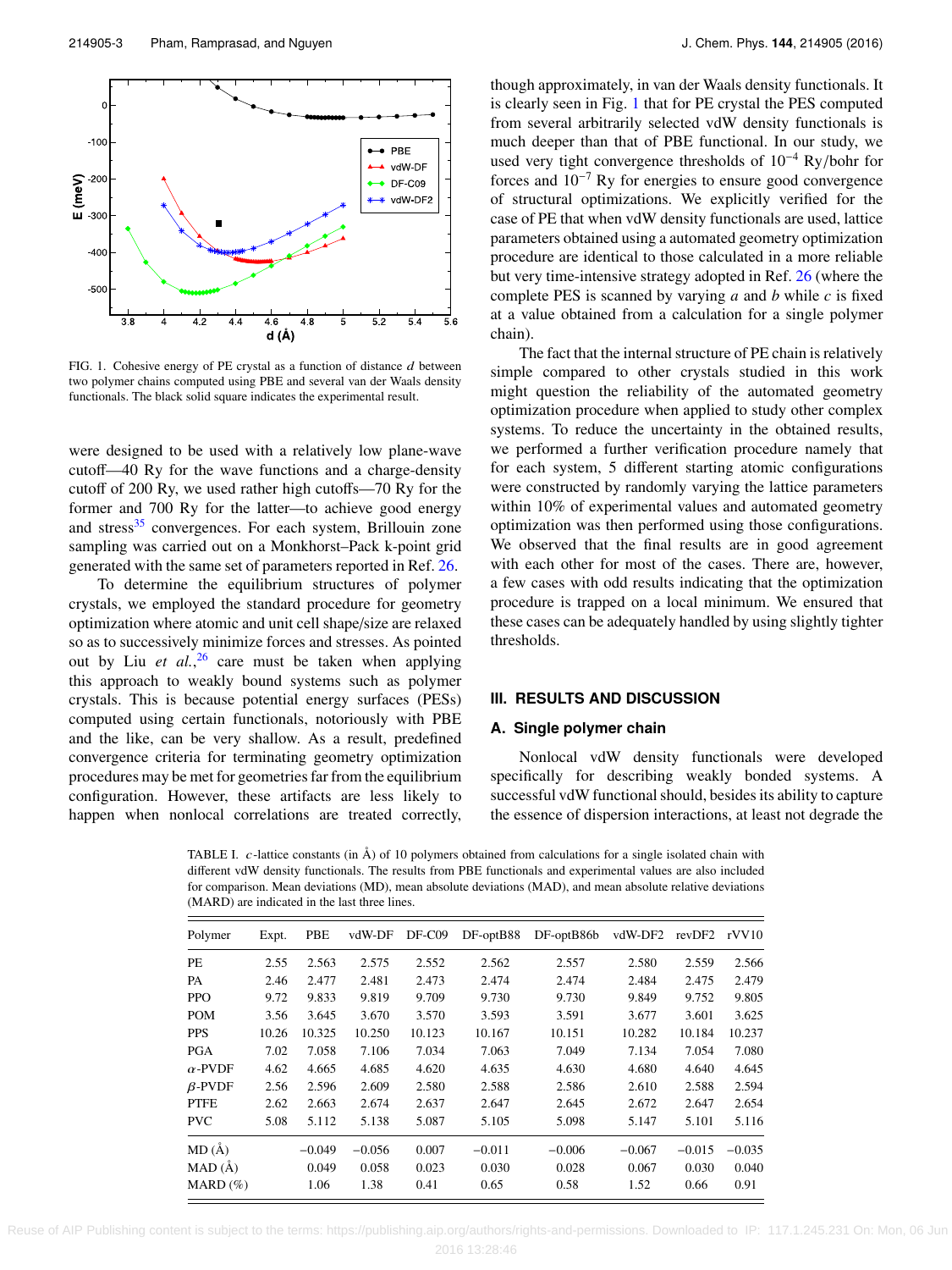performance of traditional functionals for strong iono-covalent interactions such as covalent bonds along the chain direction of polymers. We therefore investigate in this part the performance of vdW density functionals for single polymer chains. Table [I](#page-3-1) presents *c*-lattice constants of 10 single polymer chains computed using different vdW functionals. The obtained results show that in general vdW density functionals give similar accuracy to PBE in describing the bond length along the polymer chains. The combination of C09 exchange by Cooper with the first generation of vdW-DF is most accurate with MAD as small as half of that of PBE, while both vdW-DF and vdW-DF2 are slightly worse than PBE.

# **B. Polymer crystals**

Structural properties of ten polymer crystals considered in this work have been studied using different variants of van der Waals density functional. The results are shown in Table [II](#page-4-0) in comparison with experimental values (if available). The cohesive energy,  $E_c$ , per unit cell has been computed as

$$
E_c = N_{\text{chain}} E_{\text{chain}} - E_{\text{bulk}},\tag{1}
$$

where *E*bulk is the total energy of bulk unit cell with *N*chain single chains and *E*chain is the total energy of the unit cell containing the single isolated chain. Bulk modulus at zero

<span id="page-4-0"></span>TABLE II. Lattice parameters, densities, cohesive energies  $(E_c)$ , and bulk moduli  $(B_0)$  for ten polymer crystals (PE, PA, PPO, POM, PPS, PGA,  $\beta$ -PVDF,  $\alpha$ -PVDF, PTFE, PVC) calculated using different van der Waals density functionals. Available experimental values are also included for comparison.

| Polymer    | Method              | $\boldsymbol{a}$<br>$(\AA)$ | b<br>$(\AA)$      | $\boldsymbol{c}$<br>$(\AA)$ | Density<br>$(g/cm^3)$ | $\mathbf{E}_c$<br>(eV) | B <sub>0</sub><br>(GPa) | Polymer        | Method              | $\boldsymbol{a}$<br>$(\AA)$ | b<br>$(\AA)$ | $\boldsymbol{c}$<br>$(\AA)$ | Density<br>(g/cm <sup>3</sup> ) | $\mathbf{E}_c$<br>(eV) | B <sub>0</sub><br>(GPa) |
|------------|---------------------|-----------------------------|-------------------|-----------------------------|-----------------------|------------------------|-------------------------|----------------|---------------------|-----------------------------|--------------|-----------------------------|---------------------------------|------------------------|-------------------------|
| PE         | Expt.               | 7.12 <sup>a</sup>           | 4.85 <sup>a</sup> | 2.55 <sup>a</sup>           | 0.997                 | 0.32 <sup>b</sup>      | 6.4 <sup>c</sup>        | PGA            | Expt. <sup>41</sup> | 5.22                        | 6.19         | 7.02                        | 1.700                           |                        |                         |
|            | vdW-DF              | 7.34                        | 5.19              | 2.58                        | 0.948                 | 0.43                   | 7.8                     |                | vdW-DF              | 5.34                        | 6.24         | 7.11                        | 1.627                           | 1.78                   | 14.5                    |
|            | DF-C09              | 6.84                        | 4.76              | 2.55                        | 1.122                 | 0.51                   | 12.2                    |                | DF-C09              | 5.13                        | 5.80         | 7.03                        | 1.843                           | 2.03                   | 20.5                    |
|            | DF-optB88           | 6.93                        | 4.85              | 2.56                        | 1.083                 | 0.49                   | 11.8                    |                | DF-optB88           | 5.15                        | 5.88         | 7.06                        | 1.803                           | 2.08                   | 21.2                    |
|            | DF-optB86b          | 6.95                        | 4.86              | 2.56                        | 1.077                 | 0.50                   | 10.2                    |                | DF-optB86b          | 5.17                        | 5.88         | 7.05                        | 1.799                           | 2.02                   | 19.3                    |
|            | vdW-DF2             | 7.05                        | 4.98              | 2.58                        | 1.029                 | 0.40                   | 10.9                    |                | vdW-DF2             | 5.22                        | 6.04         | 7.14                        | 1.712                           | 1.76                   | 19.5                    |
|            | revDF2              | 6.97                        | 4.88              | 2.56                        | 1.070                 | 0.37                   | 9.9                     |                | revDF2              | 5.19                        | 5.90         | 7.05                        | 1.786                           | 1.62                   | 18.1                    |
|            | rVV10               | 6.90                        | 4.77              | 2.56                        | 1.106                 | 0.45                   | 13.6                    |                | rVV10               | 5.13                        | 5.85         | 7.08                        | 1.814                           | 1.89                   | 22.2                    |
| PA         | Expt. <sup>42</sup> | 4.24                        | 7.32              | 2.46                        | 1.130                 |                        |                         | $\beta$ -PVDF  | Expt. <sup>42</sup> | 8.58                        | 4.91         | 2.56                        | 1.972                           |                        |                         |
|            | vdW-DF              | 4.24                        | 7.70              | 2.48                        | 1.068                 | 0.50                   | 8.2                     |                | vdW-DF              | 8.63                        | 4.79         | 2.60                        | 1.979                           | 0.96                   | 17.9                    |
|            | DF-C09              | 3.91                        | 7.17              | 2.47                        | 1.249                 | 0.60                   | 13.2                    |                | DF-C09              | 8.26                        | 4.57         | 2.57                        | 2.192                           | 1.00                   | 21.8                    |
|            | DF-optB88           | 3.99                        | 7.29              | 2.47                        | 1.204                 | 0.59                   | 12.9                    |                | DF-optB88           | 8.29                        | 4.60         | 2.58                        | 2.162                           | 1.06                   | 23.7                    |
|            | DF-optB86b          | 3.99                        | 7.29              | 2.47                        | 1.204                 | 0.59                   | 11.8                    |                | DF-optB86b          | 8.33                        | 4.62         | 2.58                        | 2.142                           | 1.02                   | 21.7                    |
|            | vdW-DF2             | 4.11                        | 7.49              | 2.48                        | 1.133                 | 0.48                   | 11.4                    |                | vdW-DF2             | 8.41                        | 4.67         | 2.60                        | 2.083                           | 0.95                   | 23.2                    |
|            | revDF2              | 4.01                        | 7.32              | 2.47                        | 1.193                 | 0.47                   | 10.8                    |                | revDF2              | 8.35                        | 4.64         | 2.58                        | 2.127                           | 0.83                   | 20.1                    |
|            | rVV10               | 3.96                        | 7.23              | 2.47                        | 1.223                 | 0.54                   | 14.1                    |                | rVV10               | 8.25                        | 4.58         | 2.58                        | 2.181                           | 0.98                   | 25.2                    |
| <b>PPO</b> | Expt. <sup>42</sup> | 8.07                        | 5.54              | 9.72                        | 1.408                 |                        | 4.1                     | $\alpha$ -PVDF | Expt. <sup>42</sup> | 9.64                        | 4.96         | 4.62                        | 1.925                           |                        |                         |
|            | vdW-DF              | 8.30                        | 5.58              | 9.93                        | 1.330                 | 2.04                   | 9.8                     |                | vdW-DF              | 9.63                        | 4.98         | 4.70                        | 1.887                           | 1.36                   | 15.7                    |
|            | DF-C09              | 7.47                        | 5.43              | 9.87                        | 1.528                 | 2.46                   | 14.7                    |                | DF-C09              | 9.27                        | 4.79         | 4.63                        | 2.069                           | 1.38                   | 17.7                    |
|            | DF-optB88           | 7.68                        | 5.45              | 9.90                        | 1.476                 | 2.43                   | 14.8                    |                | DF-optB88           | 9.28                        | 4.81         | 4.66                        | 2.045                           | 1.49                   | 20.2                    |
|            | DF-optB86b          | 7.65                        | 5.46              | 9.88                        | 1.482                 | 2.41                   | 13.4                    |                | DF-optB86b          | 9.33                        | 4.83         | 4.65                        | 2.030                           | 1.44                   | 18.3                    |
|            | vdW-DF2             | 7.96                        | 5.54              | 9.98                        | 1.390                 | 1.89                   | 12.5                    |                | vdW-DF2             | 9.39                        | 4.87         | 4.70                        | 1.979                           | 1.26                   | 20.3                    |
|            | revDF2              | 7.66                        | 5.52              | 9.90                        | 1.461                 | 1.83                   | 12.2                    |                | revDF2              | 9.37                        | 4.85         | 4.65                        | 2.013                           | 1.07                   | 16.9                    |
|            | rVV10               | 7.56                        | 5.48              | 9.93                        | 1.487                 | 2.21                   | 15.3                    |                | rVV10               | 9.20                        | 4.79         | 4.66                        | 2.071                           | 1.33                   | 21.6                    |
| <b>POM</b> | Expt. <sup>43</sup> | 4.77                        | 7.65              | 3.56                        | 1.540                 |                        |                         | <b>PTFE</b>    | Expt. <sup>44</sup> | 8.73                        | 5.69         | 2.62                        | 2.552                           |                        |                         |
|            | vdW-DF              | 4.81                        | 7.90              | 3.65                        | 1.438                 | 0.79                   | 10.6                    |                | vdW-DF              | 8.54                        | 5.94         | 2.67                        | 2.452                           | 0.71                   | 17.9                    |
|            | $DF-C09$            | 4.64                        | 7.27              | 3.54                        | 1.670                 | 0.92                   | 16.6                    |                | DF-C09              | 8.34                        | 5.82         | 2.64                        | 2.592                           | 0.66                   | 15.9                    |
|            | DF-optB88           | 4.66                        | 7.39              | 3.58                        | 1.618                 | 0.93                   | 16.8                    |                | DF-optB88           | 8.39                        | 5.79         | 2.64                        | 2.590                           | 0.72                   | 20.9                    |
|            | DF-optB86b          | 4.69                        | 7.40              | 3.57                        | 1.610                 | 0.91                   | 15.4                    |                | DF-optB86b          | 8.35                        | 5.82         | 2.64                        | 2.589                           | 0.71                   | 18.6                    |
|            | vdW-DF2             | 4.68                        | 7.65              | 3.65                        | 1.526                 | 0.76                   | 15.3                    |                | vdW-DF2             | 8.38                        | 5.84         | 2.67                        | 2.542                           | 0.56                   | 20.5                    |
|            | revDF2              | 4.69                        | 7.44              | 3.57                        | 1.601                 | 0.69                   | 14.4                    |                | revDF2              | 8.41                        | 5.85         | 2.65                        | 2.548                           | 0.46                   | 15.5                    |
|            | rVV10               | 4.61                        | 7.35              | 3.60                        | 1.635                 | 0.85                   | 18.3                    |                | rVV10               | 8.28                        | 5.77         | 2.65                        | 2.624                           | 0.58                   | 19.9                    |
| <b>PPS</b> | Expt. <sup>42</sup> | 8.67                        | 5.61              | 10.26                       | 1.440                 |                        |                         | <b>PVC</b>     | Expt. <sup>42</sup> | 10.24                       | 5.24         | 5.08                        | 1.523                           |                        | 6.0                     |
|            | vdW-DF              | 8.78                        | 5.77              | 10.47                       | 1.354                 | 2.27                   | 8.8                     |                | vdW-DF              | 10.47                       | 5.31         | 5.14                        | 1.453                           | 1.23                   | 13.9                    |
|            | DF-C09              | 7.96                        | 5.50              | 10.39                       | 1.579                 | 2.81                   | 13.7                    |                | DF-C09              | 9.70                        | 5.08         | 5.09                        | 1.655                           | 1.39                   | 13.5                    |
|            | DF-optB88           | 8.17                        | 5.56              | 10.43                       | 1.516                 | 2.75                   | 13.4                    |                | DF-optB88           | 9.91                        | 5.10         | 5.11                        | 1.607                           | 1.43                   | 14.0                    |
|            | DF-optB86b          | 8.16                        | 5.56              | 10.41                       | 1.521                 | 2.72                   | 12.5                    |                | DF-optB86b          | 9.90                        | 5.12         | 5.10                        | 1.606                           | 1.39                   | 12.6                    |
|            | vdW-DF2             | 8.53                        | 5.65              | 10.50                       | 1.420                 | 2.16                   | 11.7                    |                | vdW-DF2             | 10.18                       | 5.19         | 5.15                        | 1.526                           | 1.19                   | 13.4                    |
|            | revDF2              | 8.20                        | 5.57              | 10.40                       | 1.512                 | 2.13                   | 11.7                    |                | revDF2              | 9.92                        | 5.14         | 5.10                        | 1.596                           | 1.08                   | 11.9                    |
|            | rVV10               | 8.08                        | 5.54              | 10.47                       | 1.533                 | 2.57                   | 14.8                    |                | rVV10               | 9.79                        | 5.06         | 5.12                        | 1.637                           | 1.34                   | 12.4                    |
|            |                     |                             |                   |                             |                       |                        |                         |                |                     |                             |              |                             |                                 |                        |                         |

<span id="page-4-1"></span><sup>a</sup>Reference [45.](#page-7-16) b<sub>Reference</sub> [36.](#page-7-17)

<span id="page-4-3"></span><span id="page-4-2"></span><sup>c</sup>Reference [40.](#page-7-18)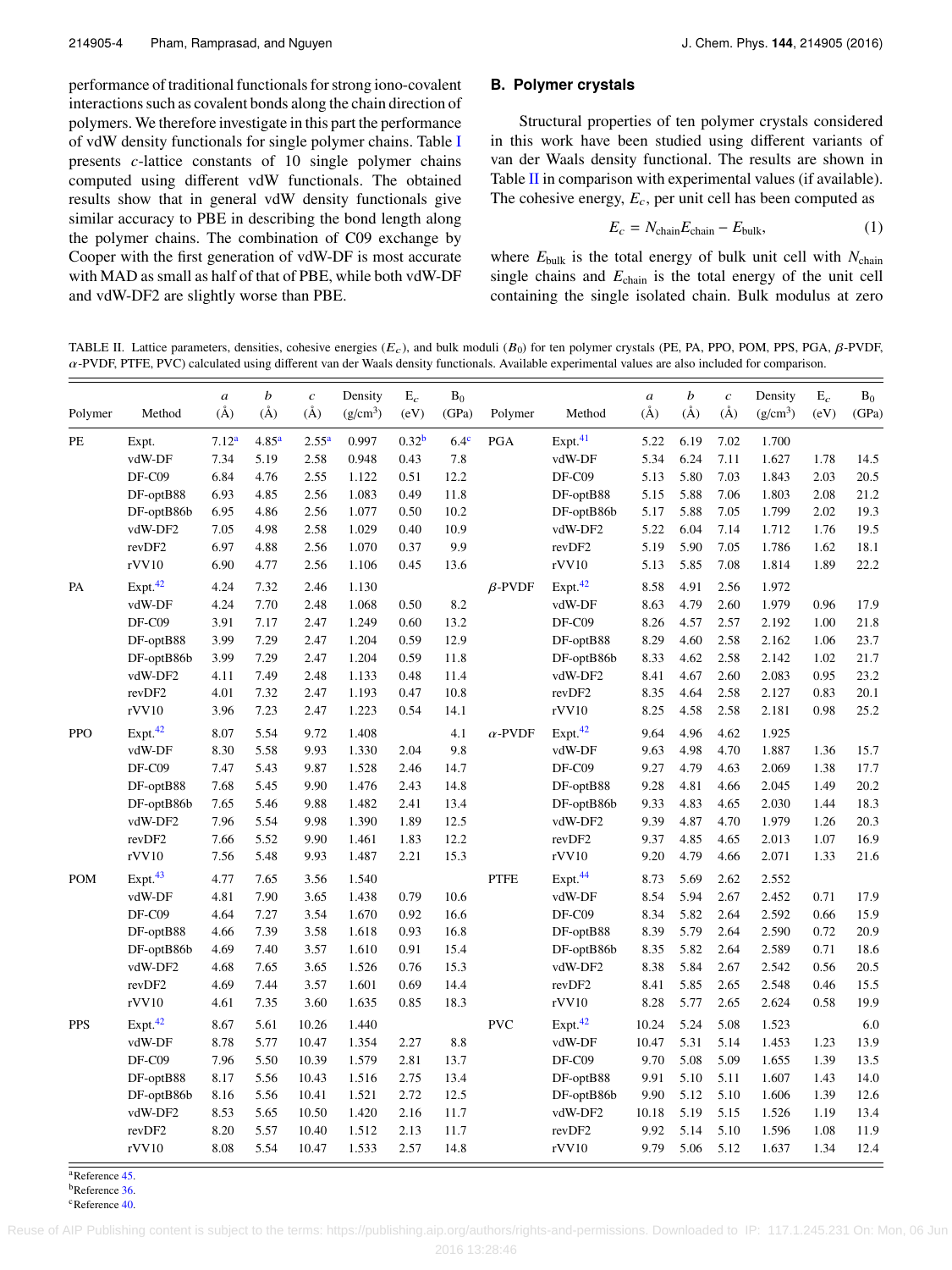<span id="page-5-0"></span>

FIG. 2. ((a)–(c)) Equilibrium structural properties (a, <sup>b</sup>-lattice constants, volume, and density, respectively) of 10 polymer crystals as predicted by different *ab initio* van der Waals density functionals. (d) Cohesive energies (each curve is for a polymer; the solid lines are drawn as guide to the eyes).

pressure,  $B_0$ , was obtained using a finite difference of the equation

$$
B_0 = -V_0 \frac{dP}{dV}.\tag{2}
$$

To this end, we performed two additional geometry optimizations where the unit cell parameters were relaxed under a small external pressure of  $P_{ext} = \pm 0.1$  GPa.

It is anticipated that the presence of other polymer chains in bulk systems only has minor effect on the *c*-lattice constant of isolated chains because they interact via dispersion forces which are very small compared to strong covalent bonds along the chain. This is indeed the case as showed in Table  $\Pi$ where relaxed *c*-lattice constants in bulk systems are only slightly changed when compared to the values in Table [I.](#page-3-1) For *<sup>a</sup>*, *<sup>b</sup>*-lattice constants, unit cell volumes, and densities at equilibrium, the results predicted by all vdWDFs considered in this work are overall in good agreement with experimental values as can be seen in Figs.  $2(a)-2(c)$ . They are also closer to experiments than that of local/semi-local functionals. In particular, while the largest deviation from experiments for LDA and GGAs reported in Ref. [26](#page-7-2) is 15%, it is reduced by a factor of 2 (to 8%) for the case of vdWDFs which is comparable to that of dispersion-corrected functionals. Fig.  $2(a)$  also shows that in general vdW-DF and vdW-DF2 tend to overestimate the *<sup>a</sup>*, *<sup>b</sup>*-lattice constants which leads to an overestimation of unit cell volume (Fig.  $2(b)$ ) and underestimation of density (Fig.  $2(c)$ ). Other functionals show the opposite trend. This behavior of vdW-DF and vdW-DF2 is consistent with the fact that these two functionals also give overestimation of intermolecular distances.[14,](#page-6-12)[22](#page-6-20)

To compare the results obtained using different levels of theory, we have computed mean deviations (MDs), mean absolute deviations (MADs), mean absolute relative deviations (MARDs), and root-mean-square errors (RMSEs) of *<sup>a</sup>*, *<sup>b</sup>*-lattice constants from our calculations, as well as the *<sup>a</sup>*, *b*-lattice constants reported by Liu *et al.* (obtained using local/semilocal and dispersion-corrected functionals), with respect to the available experimental values. The data are summarized in Table [III](#page-5-1) and are also graphically represented in Fig. [3.](#page-6-22) It is observed that, among different vdW density

functionals considered, vdW-DF and vdW-DF2 give the most accurate results for *<sup>a</sup>*, *<sup>b</sup>*-lattice constants. The errors of energyoptimized functionals (DF-optB88, DF-optB86b) and revDF2 are similar and slightly larger than that of vdW-DF and vdW-DF2. The DF-C09 and rVV10 give largest errors. Compared to the results of dispersion-corrected functionals, the accuracy of vdW density functionals is similar. Overall, the vdW-DF2 gives the smallest error compared to other vdW functionals as well as the dispersion-corrected ones.

Experimental values for cohesive energy,  $E_c$ , and bulk modulus,  $B_0$ , are only available for a few systems. Indeed, we are only aware of  $E_c$  for PE crystal and it was reported to be  $0.32 \pm 0.01$  eV at zero temperature.<sup>[36](#page-7-17)</sup> For PE crystal, both vdW and dispersion-corrected functionals predict  $E_c$  in the range between 0.4/0.5 eV, except for the case of revDF2 where  $E_c$  is 0.37 eV. This number compares well with the experimental value if one takes into account the zero-point energy correction which was estimated to be about  $0.04 \text{ eV}^{28}$  $0.04 \text{ eV}^{28}$  $0.04 \text{ eV}^{28}$ 

<span id="page-5-1"></span>TABLE III. Mean deviations (MD), mean absolute deviations (MAD), mean absolute relative deviations (MARD), and root-mean-square errors of  $a$ , b-lattice constants predicted by using different levels of theory with respect to the experimental values. Values for local/semilocal and dispersion-corrected functionals were obtained using results reported by Liu and co-workers. $26$ 

| Functional         | MD<br>$\rm(\AA)$ | <b>MAD</b><br>$\rm(\AA)$ | <b>MARD</b><br>(%) | <b>RMSE</b><br>$(\AA)$ |
|--------------------|------------------|--------------------------|--------------------|------------------------|
| <b>LDA</b>         | $-0.42$          | 0.42                     | 6.18               | 0.47                   |
| PBE                | 0.44             | 0.44                     | 7.13               | 0.52                   |
| <b>PW91</b>        | 0.42             | 0.42                     | 6.93               | 0.50                   |
| PBE-D <sub>2</sub> | $-0.25$          | 0.27                     | 4.21               | 0.29                   |
| PBE-D3             | $-0.14$          | 0.15                     | 2.46               | 0.23                   |
| PBE-TS             | $-0.11$          | 0.15                     | 2.36               | 0.19                   |
| vdW-DF             | 0.11             | 0.14                     | 2.19               | 0.18                   |
| $DF-C09$           | $-0.28$          | 0.29                     | 4.20               | 0.34                   |
| DF-optB88          | $-0.20$          | 0.21                     | 3.11               | 0.25                   |
| DF-optB86b         | $-0.19$          | 0.21                     | 3.01               | 0.25                   |
| vdW-DF2            | $-0.07$          | 0.12                     | 1.83               | 0.15                   |
| revDF2             | $-0.17$          | 0.19                     | 2.71               | 0.23                   |
| rVV10              | $-0.25$          | 0.26                     | 3.77               | 0.31                   |
|                    |                  |                          |                    |                        |

Reuse of AIP Publishing content is subject to the terms: https://publishing.aip.org/authors/rights-and-permissions. Downloaded to IP: 117.1.245.231 On: Mon, 06 Jun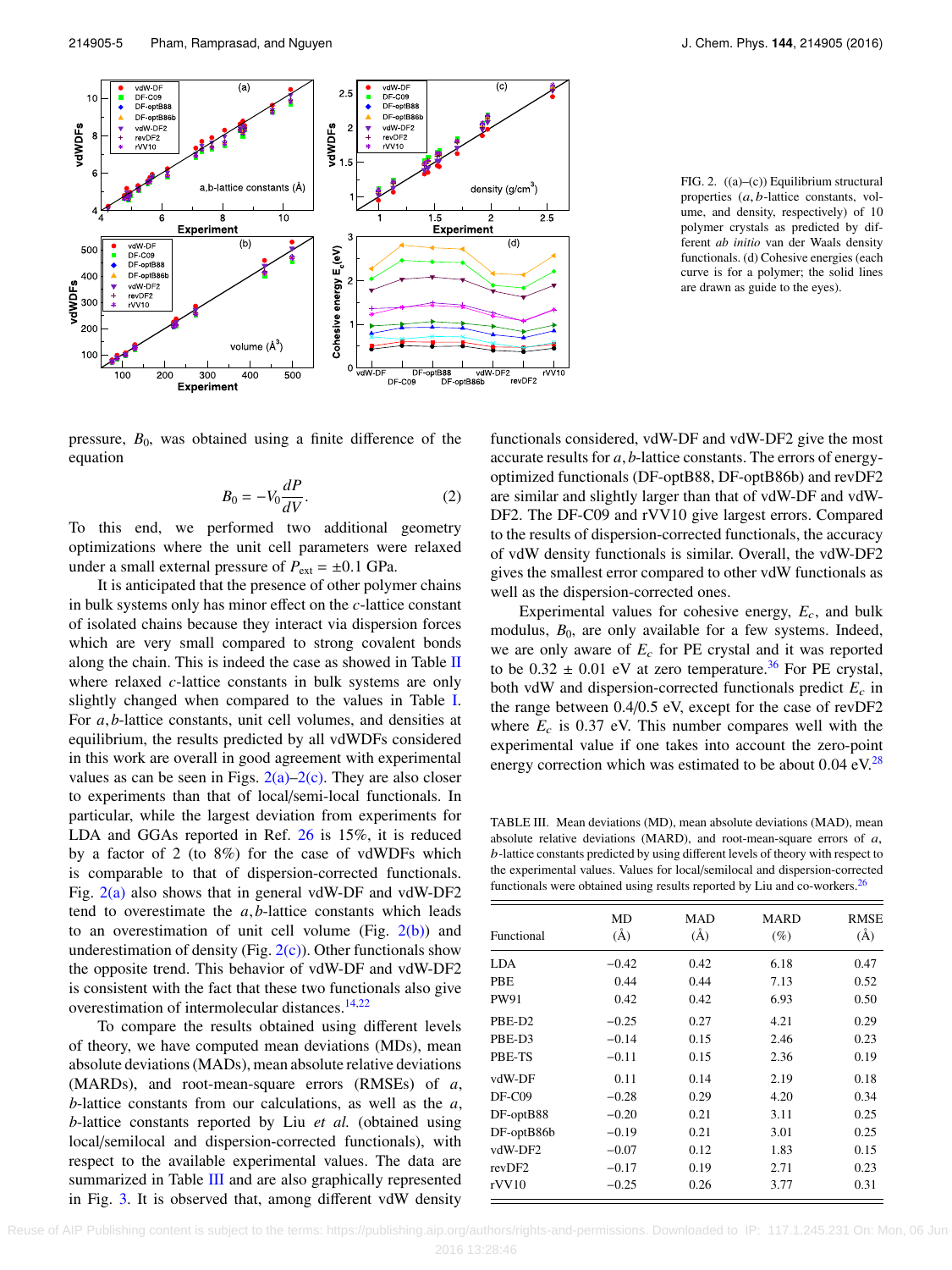<span id="page-6-22"></span>

FIG. 3. Bar graphs of errors of <sup>a</sup>, b-lattice constants predicted by using different levels of theory with respect to the experimental values as indicated in Table [III:](#page-5-1) (a) mean deviations (MD), (b) mean absolute deviations (MAD), and (c) root-mean-square errors (RMSE).

Overall, vdW density functionals overestimate the cohesive energy up to 150%. Similar trend was also observed for the case of molecular crystals. $37,38$  $37,38$  Although experimental cohesive energies for other polymers are not available to compare with, we plot in Fig.  $2(d)$  the values of  $E_c$  for all polymers calculated using different vdW density functionals to see the trend. The figure shows the consistent behavior that vdW-DF, vdW-DF2, and revDF2 give smaller cohesive energies than other functionals do. It is worth to mention that for most molecular complexes in the S22 dataset the former functionals also underestimate the binding energies compared to the benchmark results from highly accurate  $CCSD(T)$  calculations.<sup>[14](#page-6-12)[,22](#page-6-20)</sup> Apart from PE, experimental bulk moduli are also available for PPO and PVC. Similar to the behavior of dispersion-corrected functionals, bulk moduli predicted by vdW density functionals are consistently larger (by a factor ranging from 1.5 to 3) compared to experiments. It is known that the effect of temperature on bulk moduli can be significant. For instance, bulk modulus of benzene crystal decreases about 20% (from 5.72 to 4.60 GPa) when temperature increases over the range of 80 K (from 170 to  $250$  K).<sup>[39](#page-7-21)</sup> For PE crystal, experimental bulk modulus was obtained at room temperature.<sup>[40](#page-7-18)</sup> Thus, one can suspect that the large difference between calculated bulk moduli which were obtained from zero-temperature calculations and experiment is due to the temperature effect. Besides, the difference could also be partly caused by the amorphous nature of experimental samples and the imperfection of vdW density functionals in describing lattice constants.

## **IV. SUMMARY**

In this work, we investigated the performance of stateof-the-art *ab initio* van der Waals functionals in describing structural properties for a variety of representative polymer crystals. The tested functionals are vdW-DF by Dion *et al.*, DF-C09 by Cooper, DF-optB88 and DF-optB86b by Klimeš *et al.*, vdW-DF2 by Lee *et al.*, revDF2 by Hamada, and a revised version of VV10 by Vydrov and van Voorhis as implemented in PWscf code. Our obtained results show that all vdW density functionals considered in this work can describe structural properties of polymer crystals reasonably well and among them vdW-DF2 gives the most accurate results compared to experiments. In general, the accuracy of these

*ab initio* van der Waals functionals is similar to that of dispersion-corrected functionals which is much better than conventional LDA/GGAs. Since *ab initio* van der Waals functionals have been implemented efficiently and they work in more or less the same manner as local/semilocal functionals, our study suggests that these vdWDFs should be used to study other properties, e.g., electronic or defect, of polymeric materials.

### **ACKNOWLEDGMENTS**

This research is funded by Vietnam National Foundation for Science and Technology Development (NAFOSTED) under Grant No. 103.99-2012.68. We thank Liem T. Bui and Ha N. Do for initial contributions to this work. The suggestion to take into account the temperature effect on bulk moduli by an anonymous referee is gratefully acknowledged.

- <span id="page-6-0"></span><sup>1</sup>P. Hohenberg and W. Kohn, *[Phys. Rev.](http://dx.doi.org/10.1103/PhysRev.136.B864)* **136**, B864 (1964).
- <span id="page-6-1"></span><sup>2</sup>W. Kohn and L. J. Sham, [Phys. Rev.](http://dx.doi.org/10.1103/PhysRev.140.A1133) 140, A1133 (1965).
- <span id="page-6-2"></span><sup>3</sup>K. T. Tang and J. P. Toennies, [J. Chem. Phys.](http://dx.doi.org/10.1063/1.434113) 66, 1496 (1977).
- <span id="page-6-3"></span><sup>4</sup>K. T. Tang and J. P. Toennies, [J. Chem. Phys.](http://dx.doi.org/10.1063/1.435678) 68, 5501 (1978).
- <span id="page-6-4"></span><sup>5</sup>S. Grimme, [J. Comput. Chem.](http://dx.doi.org/10.1002/jcc.20495) 27, 1787 (2006).
- <span id="page-6-5"></span><sup>6</sup>S. Grimme, J. Antony, S. Ehrlich, and H. J. Krieg, [J. Chem. Phys.](http://dx.doi.org/10.1063/1.3382344) 132, 154104 (2010).
- <span id="page-6-6"></span> ${}^{7}$ A. Tkatchenko and M. Scheffler, *[Phys. Rev. Lett.](http://dx.doi.org/10.1103/PhysRevLett.102.073005)* **102**, 073005 (2009).
- <span id="page-6-7"></span><sup>8</sup>M. Fuchs and X. Gonze, [Phys. Rev. B](http://dx.doi.org/10.1103/PhysRevB.65.235109) 65, 235109 (2002).
- <sup>9</sup>D. Lu, Y. Li, D. Rocca, and G. Galli, [Phys. Rev. Lett.](http://dx.doi.org/10.1103/PhysRevLett.102.206411) 102, 206411 (2009).
- <span id="page-6-8"></span><sup>10</sup>H.-V. Nguyen and G. Galli, [J. Chem. Phys.](http://dx.doi.org/10.1063/1.3299247) 132, 044109 (2010).
- <span id="page-6-9"></span><sup>11</sup>M. Dion, H. Rydberg, E. Schröder, D. C. Langreth, and B. I. Lundqvist, *[Phys.](http://dx.doi.org/10.1103/PhysRevLett.92.246401)* [Rev. Lett.](http://dx.doi.org/10.1103/PhysRevLett.92.246401) 92, 246401 (2004).
- <span id="page-6-10"></span><sup>12</sup>D. C. Langreth, B. I. Lundqvist, S. D. Chakarova-Käck, V. R. Cooper, M. Dion, P. Hyldgaard, A. Kelkkanen, J. Kleis, L. Kong, S. Li, P. G. Moses, E. Murray, A. Puzder, H. Rydberg, E. Schröder, and T. Thonhauser, [J. Phys.:](http://dx.doi.org/10.1088/0953-8984/21/8/084203) [Condens. Matter](http://dx.doi.org/10.1088/0953-8984/21/8/084203) 21, 084203 (2009).
- <span id="page-6-11"></span> $13$ Y. Zhang and W. Yang, *[Phys. Rev. Lett.](http://dx.doi.org/10.1103/PhysRevLett.80.890)* **80**, 890 (1998).
- <span id="page-6-12"></span><sup>14</sup>V. R. Cooper, *[Phys. Rev. B](http://dx.doi.org/10.1103/PhysRevB.81.161104)* **81**, 161104(*R*) (2010).
- <span id="page-6-13"></span><sup>15</sup>J. Klimeš, D. R. Bowler, and A. Michaelides, [J. Phys.: Condens. Matter](http://dx.doi.org/10.1088/0953-8984/22/2/022201) 22, 022201 (2010).
- <span id="page-6-14"></span><sup>16</sup>J. Klimeš, D. R. Bowler, and A. Michaelides, [Phys. Rev. B](http://dx.doi.org/10.1103/PhysRevB.83.195131) 83, 195131 (2011).
- <span id="page-6-15"></span><sup>17</sup>A. D. Becke, *[Phys. Rev. A](http://dx.doi.org/10.1103/PhysRevA.38.3098)* **38**, 3098 (1988).
- <span id="page-6-16"></span><sup>18</sup>A. D. Becke, [J. Chem. Phys.](http://dx.doi.org/10.1063/1.451353) 85, 7184 (1986).
- <span id="page-6-17"></span><sup>19</sup>K. Lee, E. D. Murray, L. Kong, B. I. Lundqvist, and D. C. Langreth, *[Phys.](http://dx.doi.org/10.1103/PhysRevB.82.081101)* [Rev. B](http://dx.doi.org/10.1103/PhysRevB.82.081101) 82, 081101 (2010).
- <span id="page-6-18"></span><sup>20</sup>E. D. Murray, K. Lee, and D. C. Langreth,[J. Chem. Theory Comput.](http://dx.doi.org/10.1021/ct900365q) 5, 2754 (2009).
- <span id="page-6-19"></span><sup>21</sup>J. P. Perdew and Y. Wang, [Phys. Rev. B](http://dx.doi.org/10.1103/PhysRevB.33.8800) 33, 8800 (1986).
- <span id="page-6-20"></span><sup>22</sup>I. Hamada, [Phys. Rev. B](http://dx.doi.org/10.1103/PhysRevB.89.121103) 89, 121103(R) (2014).
- <span id="page-6-21"></span><sup>23</sup>O. A. Vydrov and T. Van Voorhis, [J. Chem. Phys.](http://dx.doi.org/10.1063/1.3521275) 133, 244103 (2010).